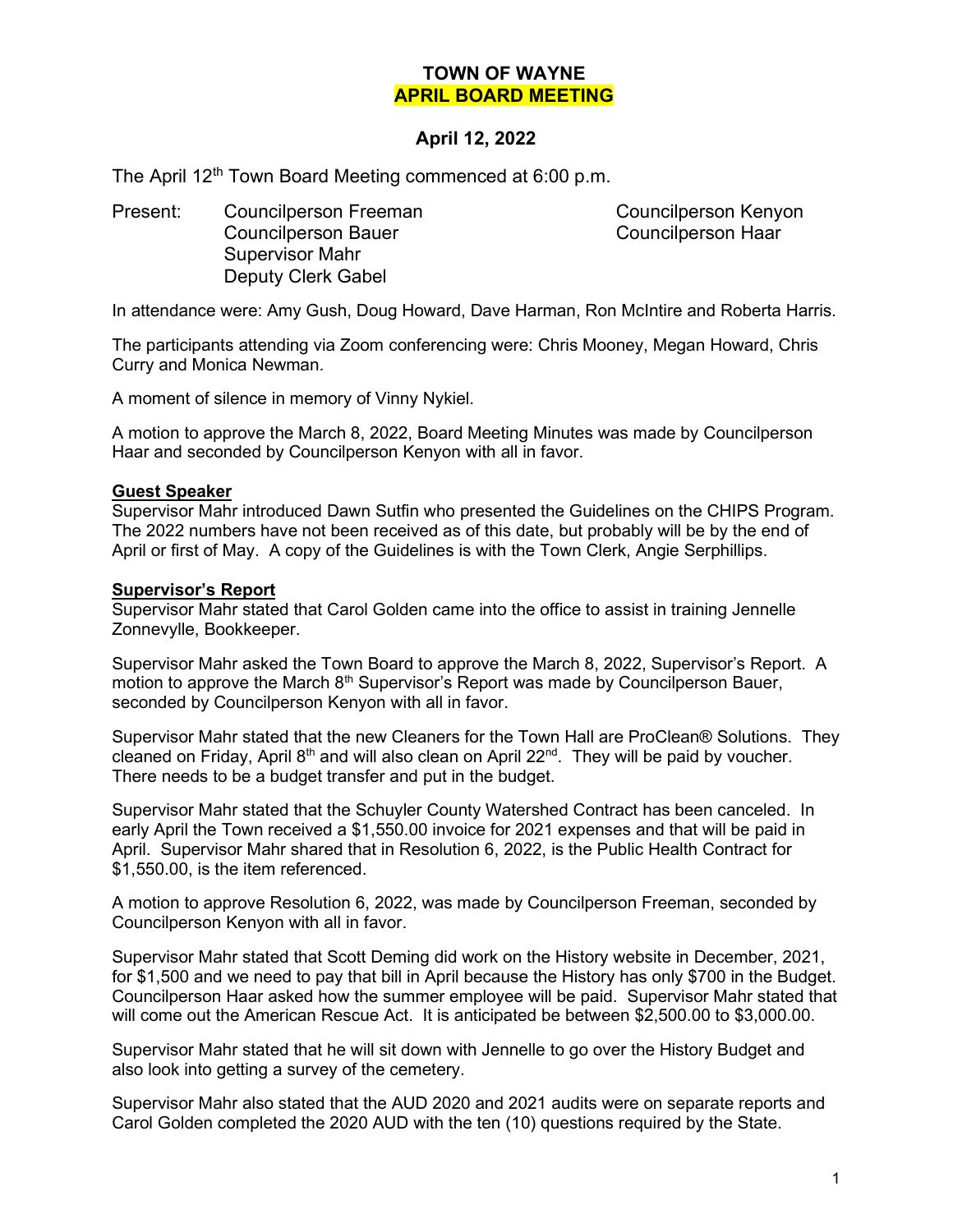A motion to approve the Supervisor's Report was made by Councilperson Kenyon, seconded by Councilperson Haar with all in favor.

## Clerk's Report

Supervisor Mahr stated that last month's report needed to be adjusted with one for a correction in Williamson Law with Death Certificate and Dog Licenses.

Playground money needs to be accounted for separately and it is because of donations.

A motion to approve the Clerk's Report was made by Councilperson Haar, seconded by Councilperson Freeman with all in favor.

Supervisor Mahr stated that the Comfort Windows down payment has been prepaid.

Supervisor Mahr stated that the NYSEG bills were extremely high for the Town Hall and Town Barn. Councilpersons Haar and Freeman requested to contact NYSEG to see if the Town Hall and Town Barn can be put on a Budget.

Supervisor Mahr reviewed the Harter, Secrest, & Emery bills: (1) Union is accurate (Invoice #867009), (2) Planning Board – Article 78 (Invoice #86701) was accurate. Future actions are in a "holding pattern." For the remainder of the invoice, Supervisor Mahr will speak with them. (3) The items on the December bill were valid on the Cannabis and Ethics.

Supervisor Mahr stated that for a site plan, the Town changed the Law showing a site plan was not required. The process was incorrect and should have gone to the County, then have the Public Hearing, so the process was not followed correctly. Supervisor Mahr spoke with Matt Sousa who suggested to resurrect a resolution for these issues, send it to County, get their concurrence, and have a Public Hearing.

Supervisor Mahr stated that attorneys Richardson, Pullman, and Buck will be contacted as a possible attorney alternative.

A motion to approve the Vouchers as they are for the General Fund was made by Councilperson Freeman, and seconded by Councilperson Kenyon. The Voucher for the Highway (The Vantage bill) will be revisited and presented to the Board for approval. Councilperson Freeman showed that all the detail is shown on the bill. Councilperson Bauer stated the Vantage bill could have been done with two vouchers instead of just one  $\sim$  that way it would have been more descriptive. After reviewing the Vantage Bill, a motion to approve all Vouchers for the General Fund was made by Councilperson Freeman, and seconded by Councilperson Kenyon with all in favor.

# 2022 Town & County Taxes

Supervisor Mahr showed that the Town will receive about \$10,286.00 in interest and late fees. Ms. Beth Mooney did an outstanding job with this project. The final numbers will come in May.

# Justice Report

Supervisor Mahr reviewed the detail in Resolution 7, 2022. During last year's Organization Meeting (2021), the Town Board approved that the Supervisor would work with the Justice to do an audit. Supervisor Mahr stated that he did that and it was submitted to the State.

A motion to approve Resolution 07, 2022, in the Clerk's Report was made by Councilperson Haar, seconded by Councilperson Kenyon with all in favor except Councilperson Freeman stated she will abstain.

# Assessor's Report

No monthly report.

#### Highway Superintendent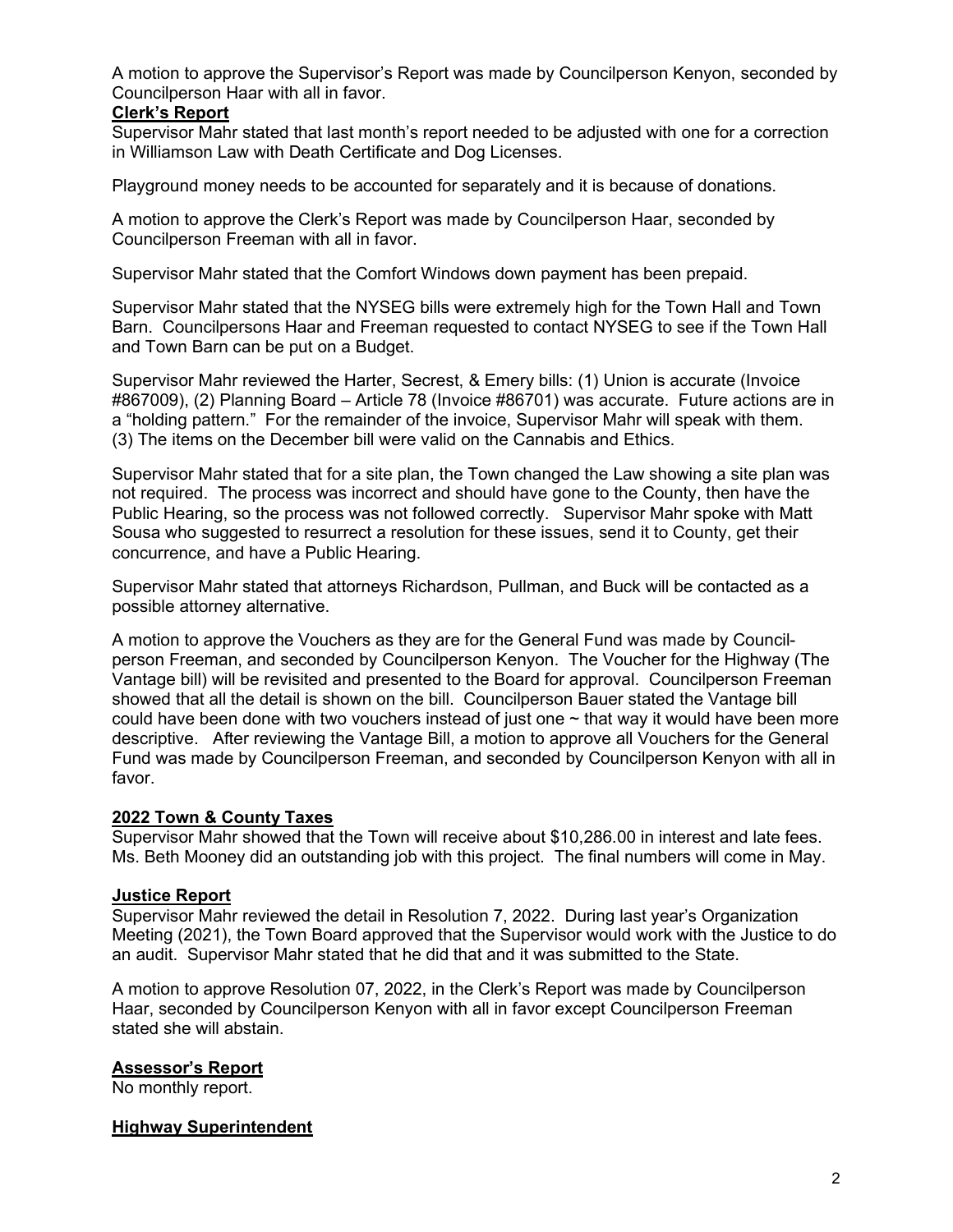Superintendent Howard acknowledged Kyle Dencenberg for all his service and dedication while he worked for the Town.

Superintendent Howard stated that 711.3 gallons of fuel was used for the month. The highway department plowed and sanded roads, removed equipment off the trucks, and hauled in crusher run for the projects needed.

Superintendent Howard also shared that safety training for the staff was in Woodhull again this year. The trainer for the safety training called the next day stating he did not realize that it was an hour trip to Woodhull, so the safety training will be back in Bath next year.

Superintendent Howard stated that the highway department picked up tree branches because of high wind and snow, repaired shoulders that were washed out with more to do, removed the mowing equipment from the tractor to take to the repair shop to get the PTO fixed and, hopefully, get back in May, repaired broken and straightened sign posts. The highway department also repaired the culverts that settled on East Lake Road, changed the pipe on Silsbee Road that has caused quite a lot of issues with ice.

Superintendent Howard also stated that the Compost site will be open starting Friday, April 15<sup>th</sup>. Supervisor Mahr stated that the Compost used to be open on Thursday, Friday, and Saturday with money in the budget to monitor the site. Councilperson Freeman stated that the money was put in the budget to upgrade the cameras or to have people monitor the site. Supervisor Mahr asked will the Compost be open two or three days and would like to get other opinions. Councilperson Freeman suggested it be open for three days. Councilperson Haar stated that even people living here will use it more, but what does that involve? Councilperson Haar volunteered to have a key to open and close the site as she lives close and would not mind doing that. Councilperson Bauer stated that there has to be some kind of monitoring because there are people who will bring a trailer with a bunch of blocks and dirt under a pile of brush to dispose of there. Councilperson Bauer stated that it's only a few people who will try to do that and spoils it for the rest of the people and having someone monitoring for two days would be the maximum. Councilperson Haar stated that if the cameras are situated properly and battery operated can go to the Wi-Fi. Councilperson Haar stated that it is put on a disc and reviewed later. Councilperson Bauer stated that he can talk with Doug Robinson to see what can be done. Supervisor Mahr stated that for now the Compost site will be open for two days a week. Supervisor Mahr stated he spoke with Samantha Swarthout about monitoring the site and she is willing to be there if needed.

Supervisor Mahr stated that there are contracts from the Public Works in triplicate authorizing the Town Supervisor to sign the Intermunicipal Agreement for use of County Owned Gooseneck Low-Boy Trailers & Tractors to assist the Town of Wayne on as-needed basis. Superintendent Howard stated that it is a shared-service with a five-year contract.

A motion to approve Resolution 08, 2022, in the Clerk's Report was made by Councilperson Haar seconded by Councilperson Freeman with all in favor.

Superintendent Howard stated the update on the East Lake Project depends on when Suite-Kote opens their plant. Superintendent Howard spoke with the County and they are working on the grinder. They would bring in the rollers and trucks when they are ready at the end of April or first week of May  $\sim$  weather dependent. Superintendent Howard stated that he talked with the State to get a Permit because of grinding into the edge of their area and the County had to sign it too.

Superintendent Howard stated that he spoke with Wayne Hand and Wayne volunteered to keep the residents informed of the progress of the project.

Supervisor Mahr stated that for the Clean-Up Day on May 21<sup>st</sup>, 8:30 am to 3:00 pm, the dumpsters have been ordered and will be here on May  $19<sup>th</sup>$ . Superintendent Howard stated that there will be one dumpster for steel and four for trash. Councilperson Haar stated that when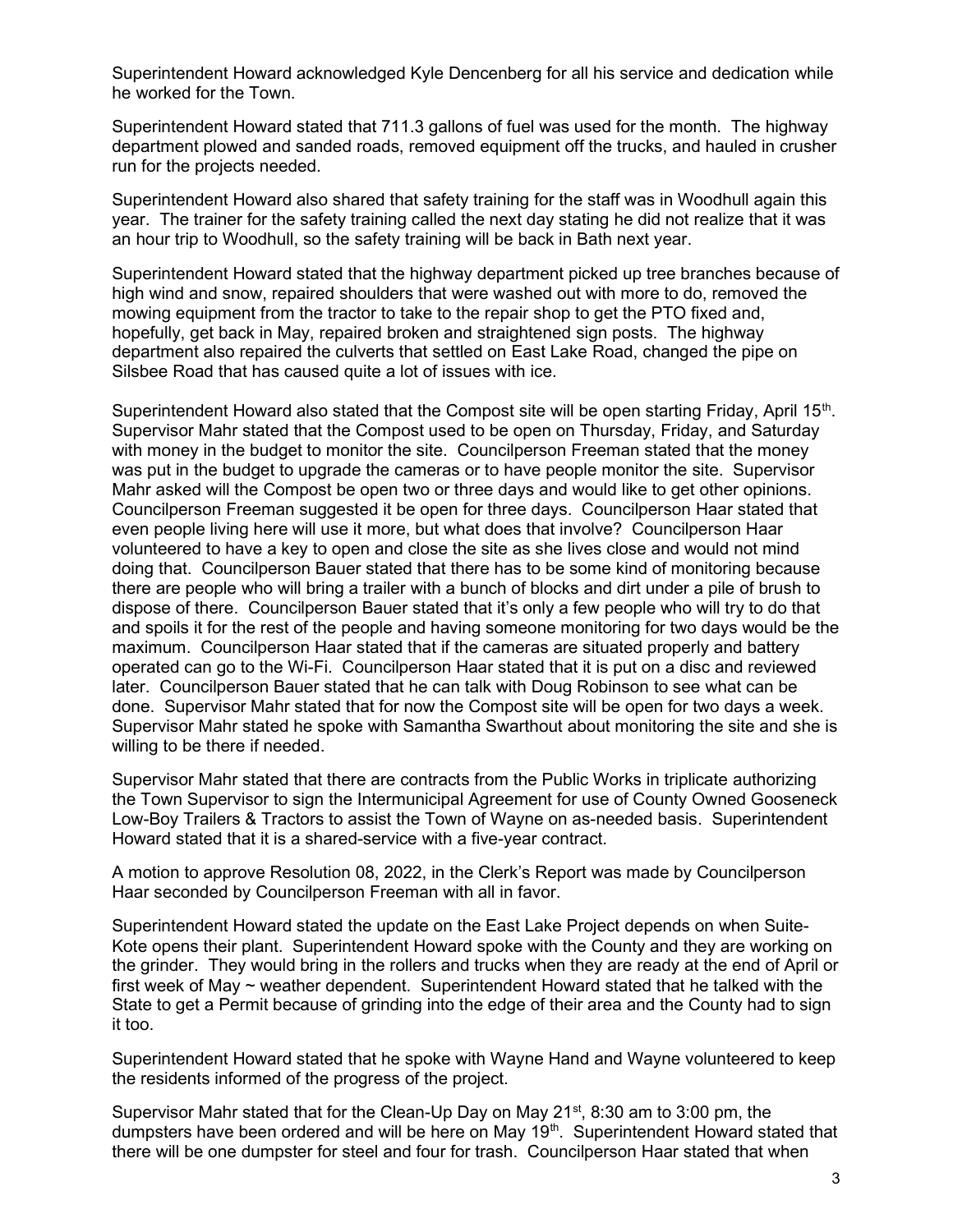this program started residents were not charged and would like the Board to consider this when putting together the 2023 Clean-Up Day and take expense out of another program.

Supervisor Mahr stated he is researching a Fall Shredding Day to get rid of documents for the residents noting that Swarthout Recycling is not doing it this year. Watkins Glen used Green Leaf Recycling and will look into them for this option. Councilperson Freeman stated that there is a company called Shred-It and they used to do it and would come with the Town paying for it. Councilperson Haar stated that the County has a Company come in once a month and will find out the name of the Company.

### Code Officer/Planning/Zoning

Supervisor Mahr stated that the Planning Board minutes of March 14<sup>th</sup> are final. Supervisor Mahr also stated that Gill Harrop asked about the LUR changes that was discussed in the Harter/Secrest information.

### **Ethics**

Supervisor Mahr stated that the Town issued a Policy Acknowledgement letter to be returned to Clerk, Angie Serphillips, before April 22nd. The copy of The Law is for the employees and volunteers to keep. The Disclosure Form will be issued by the Ethics Committee.

# Watershed Report

Ms. Gush stated that 177 letters went out to residents notifying them of their 2022 inspections.

### Dog Control Officer

Supervisor Mahr stated that the DCO brought in two dogs, one owner was contacted with fines paid in full, and one was adopted with an adoption license fee collected. Supervisor Mahr stated that two NYS Redemption Fees from February were Court cases and being resolved. Councilperson Kenyon stated that a dog is not to be released until the redemption fee is paid  $\sim$ showing rabies vaccine paper, license paper, pay redemption fee, then sign acknowledgement paper before dog can go home. The shelter should have brought the redemption fee to the Town Clerk. Councilperson Kenyon will ask about the process that was done.

# History Report

Supervisor Mahr stated that Mr. Scott Deming is putting the new web site together, hopefully, within a couple months and in the process of validating data and contact information on the site to make sure everything is current. Councilperson Bauer stated that he has trouble printing information from the site. Councilperson Freeman stated that it will be a lot easier. Also, there will be an Open House on August  $13<sup>th</sup>$  during the morning according to Mr. Steve Butchko with more information to follow.

#### Old Business

Supervisor Mahr stated that in July, 2021, a request to the State to lower the speed limit on East Lake Road was rejected. Once the new road is complete, maybe this can be revisited.

Supervisor Mahr stated that we were waiting for a second bid to replace the A/C and Heating Unit in the History Department. It came in higher than the first one. Supervisor Mahr stated that there is a minor situation when submitting the Permissive Referendum, we agreed to spend up to \$6,000.00, and because that quote was in the beginning of February Modern Refrigeration cost for the unit increased in price to \$6,068.17. Councilperson Bauer suggested to amend the Permissive Referendum up to \$1,000.00 additional because the cost of materials has skyrocketed. A motion to amend the Permissive Referendum up to \$1,000.00 additional was made by Councilperson Bauer, seconded by Councilperson Haar with all in favor.

Supervisor Mahr stated that he will meet with Mr. Stan Witkowski, Planning Board Chairman, to go over the Noise Ordinance and put something in place for the May meeting.